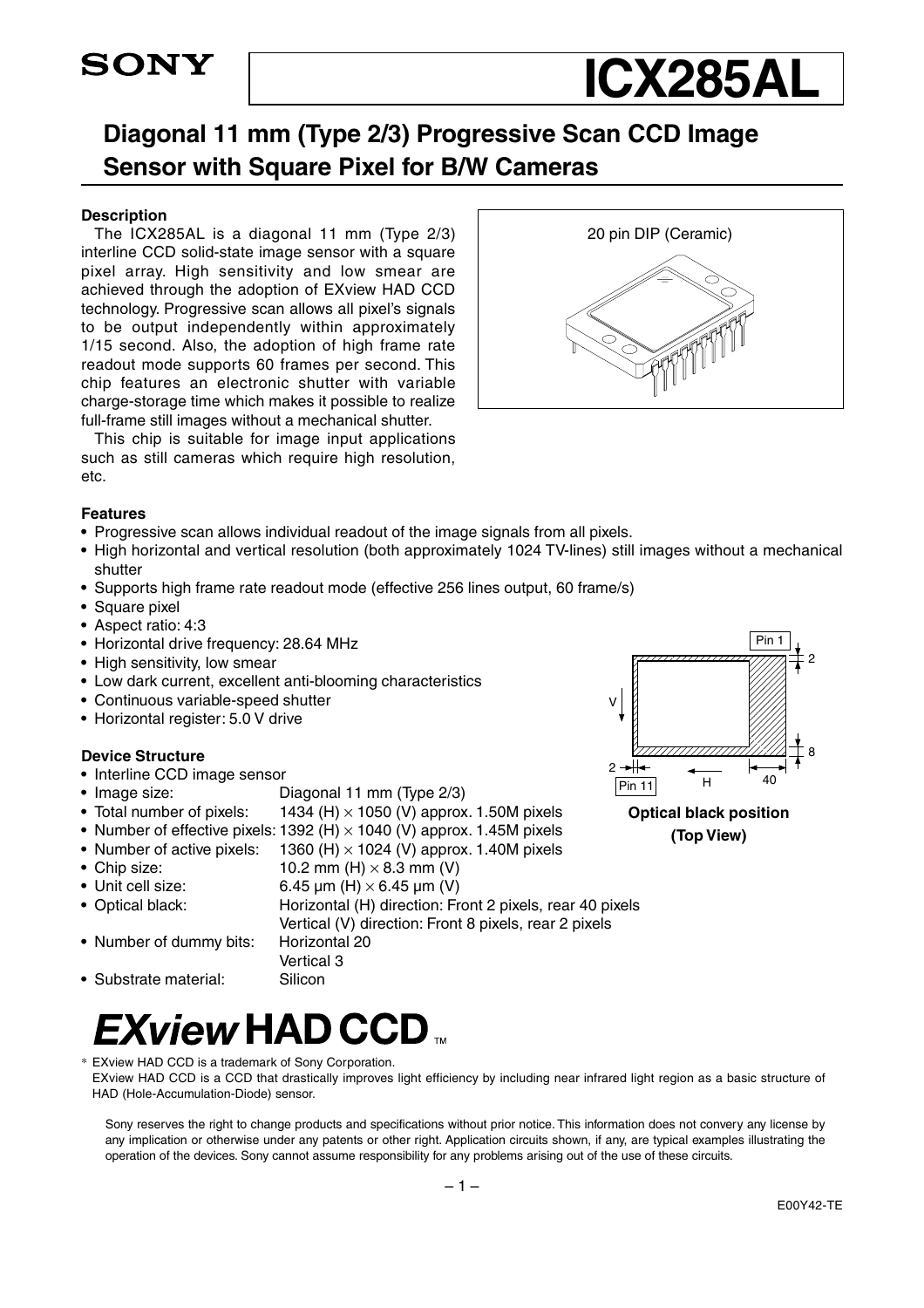#### **Block Diagram and Pin Configuration (Top View)**



#### **Pin Description**

| Pin No.        | Symbol           | Description                      | Pin No. | Symbol                  | Description                        |
|----------------|------------------|----------------------------------|---------|-------------------------|------------------------------------|
|                | Vф <sub>1</sub>  | Vertical register transfer clock | 11      | <b>VOUT</b>             | Signal output                      |
| $\overline{2}$ | V <sub>Φ2A</sub> | Vertical register transfer clock | 12      | <b>V<sub>DD</sub></b>   | Supply voltage                     |
| 3              | <b>NC</b>        |                                  | 13      | ΦRG                     | Reset gate clock                   |
| 4              | V <sub>02B</sub> | Vertical register transfer clock | 14      | $H\phi$ <sub>2</sub>    | Horizontal register transfer clock |
| 5              | <b>NC</b>        |                                  | 15      | $H\phi_1$               | Horizontal register transfer clock |
| 6              | <b>NC</b>        |                                  | 16      | <b>φSUB</b>             | Substrate clock                    |
| $\overline{7}$ | Vф4              | Vertical register transfer clock | 17      | <b>C</b> <sub>SUB</sub> | Substrate bias*1                   |
| 8              | V <sub>фз</sub>  | Vertical register transfer clock | 18      | VL                      | Protective transistor bias         |
| 9              | <b>GND</b>       | <b>GND</b>                       | 19      | $H\phi_1$               | Horizontal register transfer clock |
| 10             | <b>GND</b>       | <b>GND</b>                       | 20      | H <sub>02</sub>         | Horizontal register transfer clock |

**\*1** DC bias is generated within the CCD, so that this pin should be grounded externally through a capacitance of 0.1µF.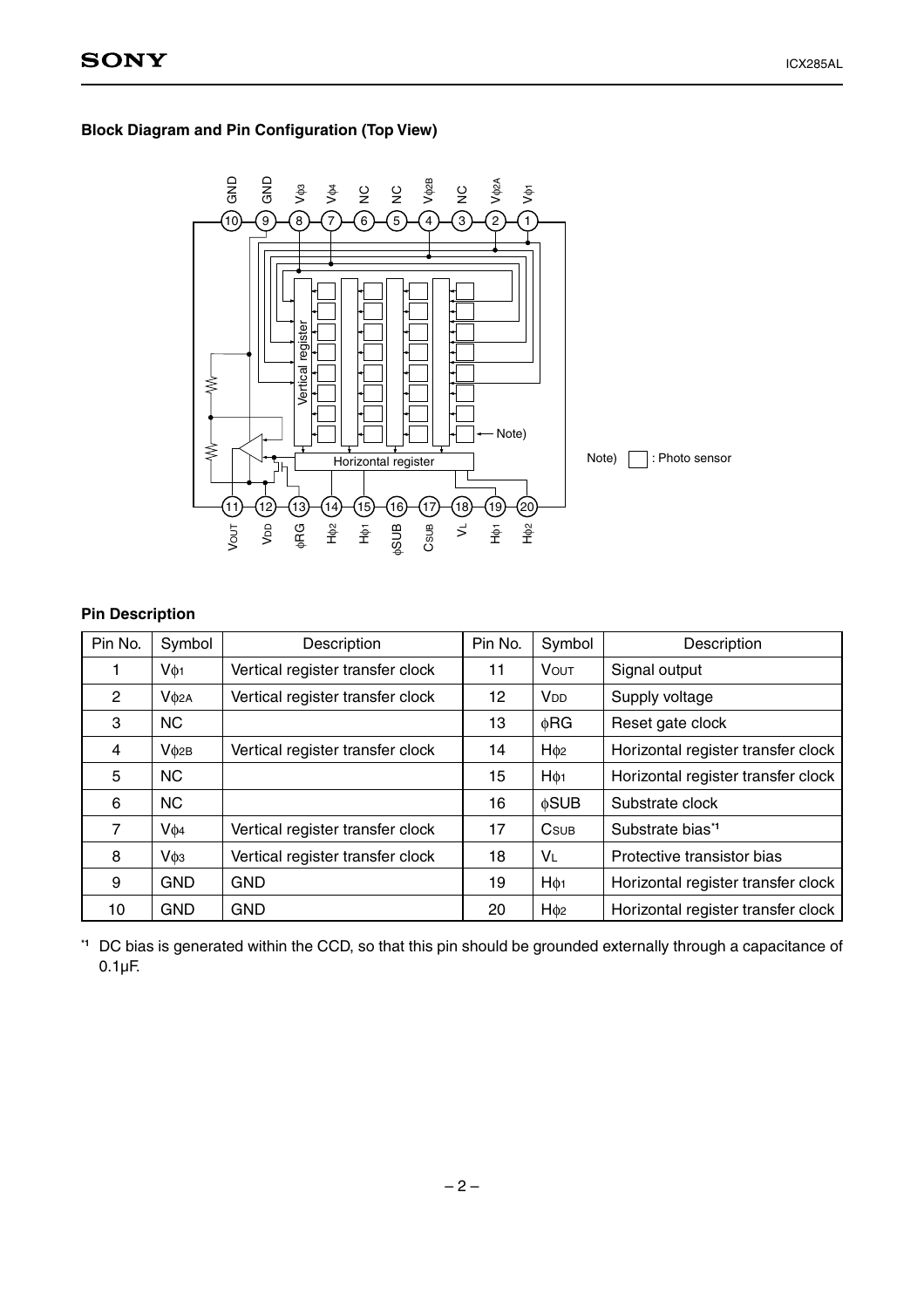#### **Absolute Maximum Ratings**

|                                   | Item                                                                 | Ratings          | Unit        | Remarks |
|-----------------------------------|----------------------------------------------------------------------|------------------|-------------|---------|
|                                   | $V$ DD, $V$ OUT, $\phi$ RG – $\phi$ SUB                              | $-40$ to $+12$   | V           |         |
|                                   | $V$ $\phi$ 2A, $V\phi$ 2B – $\phi$ SUB                               | $-50$ to $+15$   | V           |         |
| Against $\phi$ SUB                | $V_{\phi1}$ , $V_{\phi3}$ , $V_{\phi4}$ , $V_L - \phi SUB$           | $-50$ to $+0.3$  | v           |         |
|                                   | $H\phi$ <sub>1</sub> , $H\phi$ <sub>2</sub> , $GND - \phi$ SUB       | $-40$ to $+0.3$  | V           |         |
|                                   | $C$ SUB $ \phi$ SUB                                                  | $-25$ to         | V           |         |
|                                   | VDD, VOUT, $\phi$ RG, Csub - GND                                     | $-0.3$ to $+22$  | V           |         |
| <b>Against GND</b>                | $V$ ф1, $V$ ф2а, $V$ ф2в, $V$ ф3, $V$ ф4 — GND                       | $-10$ to $+18$   | V           |         |
|                                   | $H\phi_1$ , $H\phi_2$ – GND                                          | $-10$ to $+6.5$  | V           |         |
|                                   | $V$ $\phi$ 2A, $V\phi$ 2B – $V$ L                                    | $-0.3$ to $+28$  | V           |         |
| Against VL                        | V $\phi$ 1, V $\phi$ 3, V $\phi$ 4, H $\phi$ 1, H $\phi$ 2, GND - VL | $-0.3$ to $+15$  | V           |         |
|                                   | Voltage difference between vertical clock input pins                 | to $+15$         | V           | $*1$    |
| Between input                     | $H\phi_1 - H\phi_2$                                                  | $-6.5$ to $+6.5$ | V           |         |
| clock pins                        | $H\phi_1$ , $H\phi_2 - V\phi_4$                                      | $-10$ to $+16$   | V           |         |
| Storage temperature               |                                                                      | $-30$ to $+80$   | $^{\circ}C$ |         |
| Performance guarantee temperature |                                                                      | $-10$ to $+60$   | $^{\circ}C$ |         |
| Operating temperature             |                                                                      | $-10$ to $+75$   | $^{\circ}C$ |         |

**\*1** +24 V (Max.) when clock width < 10 µs, clock duty factor < 0.1%.

+16 V (Max.) is guaranteed for power-on and power-off.

#### **Bias Conditions**

| Item                       | Symbol          | Min.  | Typ. | Max.  | Unit | Remarks I |
|----------------------------|-----------------|-------|------|-------|------|-----------|
| Supply voltage             | V <sub>DD</sub> | 14.55 | 15.0 | 15.45 |      |           |
| Protective transistor bias | <b>VL</b>       |       | *2   |       |      |           |
| Substrate clock            | <b>¢SUB</b>     |       | *3   |       |      |           |
| Reset gate clock           | φRG             |       | *3   |       |      |           |

#### **DC characteristics**

| Item           | ovmbol | Min. | Typ. | Max. | Unit | Remarks |
|----------------|--------|------|------|------|------|---------|
| Supply current | IDD    |      |      |      | mA   |         |

**\*2** VL setting is the VVL voltage of the vertical clock waveform, or the same voltage as the VL power supply for the V driver should be used.

**\*3** Do not apply a DC bias to the substrate clock and reset gate clock pins, because a DC bias is generated within the CCD.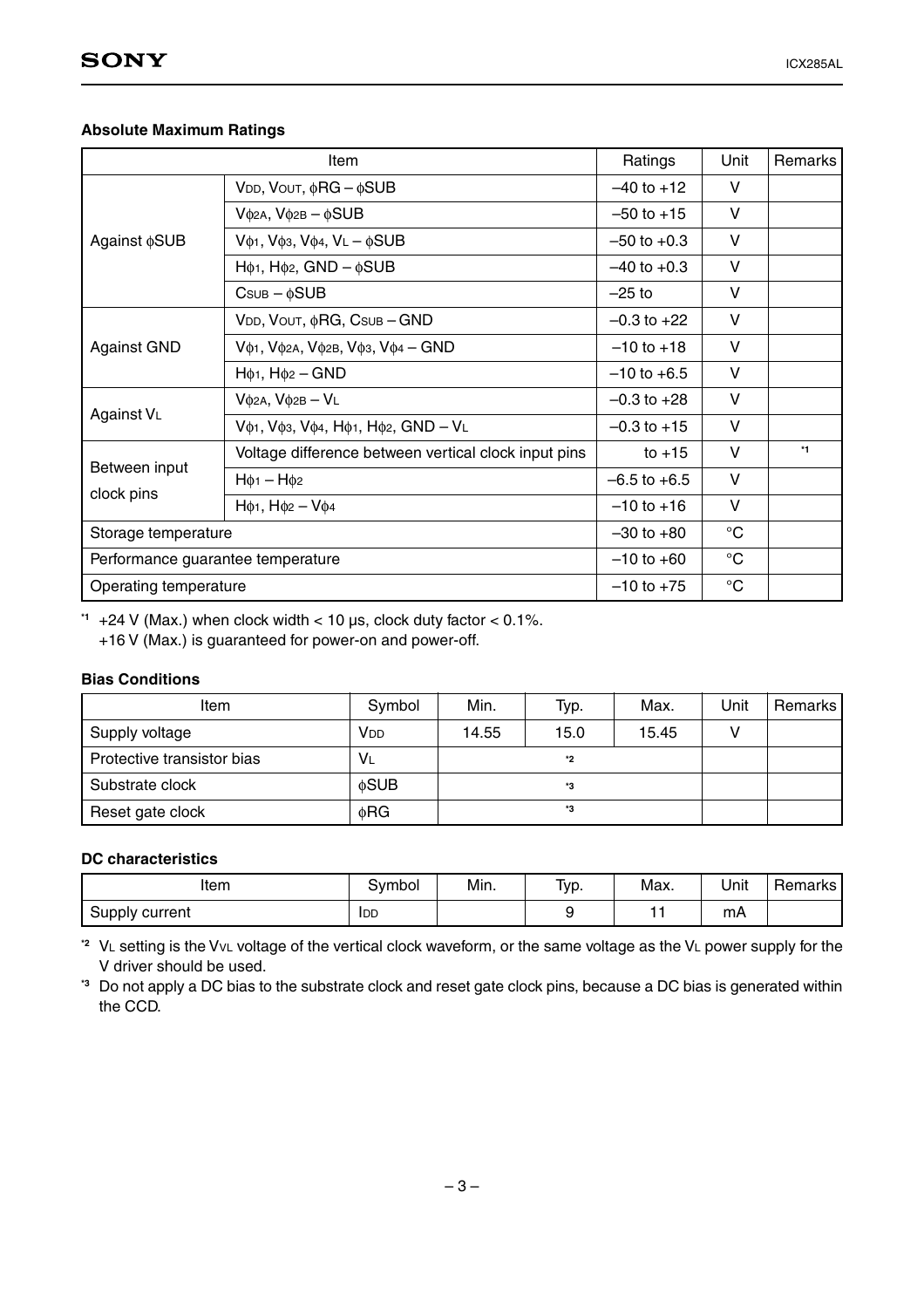#### **Clock Voltage Conditions**

| Item                                      | Symbol                         | Min.              | Typ.     | Max.   | Unit   | Waveform<br>diagram | Remarks                                                         |
|-------------------------------------------|--------------------------------|-------------------|----------|--------|--------|---------------------|-----------------------------------------------------------------|
| Readout clock voltage                     | <b>V</b> <sub>V</sub> T        | 14.55             | 15.0     | 15.45  | V      | 1                   |                                                                 |
|                                           | VVH1, VVH2                     | $-0.05$           | $\Omega$ | 0.05   | $\vee$ | 2                   | $VvH = (VvH1 + VvH2)/2$                                         |
|                                           | VVH3, VVH4                     | $-0.2$            | $\Omega$ | 0.05   | V      | $\overline{2}$      |                                                                 |
|                                           | VVL1, VVL2,<br>VVL3, VVL4      | $-7.3$            | $-7.0$   | $-6.7$ | V      | $\overline{2}$      | $VvL = (VvL3 + VvL4)/2$                                         |
|                                           | Vov                            | 6.5               | 7.0      | 7.35   | V      | $\overline{2}$      | $V$ $\phi$ v = $V$ v $\theta$ n – $V$ v $\theta$ n (n = 1 to 4) |
| <b>Vertical transfer</b><br>clock voltage | $V$ VH <sub>3</sub> – $V$ VH   | $-0.25$           |          | 0.1    | V      | $\overline{2}$      |                                                                 |
|                                           | $VVH4 - VVH$                   | $-0.25$           |          | 0.1    | V      | $\overline{2}$      |                                                                 |
|                                           | <b>V</b> <sub>VHH</sub>        |                   |          | 1.4    | $\vee$ | $\overline{2}$      | High-level coupling                                             |
|                                           | <b>VVHL</b>                    |                   |          | 1.3    | $\vee$ | $\overline{2}$      | High-level coupling                                             |
|                                           | <b>VVLH</b>                    |                   |          | 1.4    | V      | $\overline{2}$      | Low-level coupling                                              |
|                                           | <b>VVLL</b>                    |                   |          | 0.8    | $\vee$ | $\overline{2}$      | Low-level coupling                                              |
|                                           | Vфн                            | 4.75              | 5.0      | 5.25   | $\vee$ | 3                   |                                                                 |
| Horizontal transfer<br>clock voltage      | <b>VHL</b>                     | $-0.05$           | 0        | 0.05   | V      | 3                   |                                                                 |
|                                           | <b>V<sub>CR</sub></b>          | $V$ $\phi$ H $/2$ |          |        | V      | 3                   | Cross-point voltage                                             |
| Reset gate<br>clock voltage               | <b>V</b> <sub><b>ORG</b></sub> | 3.0               | 3.3      | 5.5    | $\vee$ | 4                   |                                                                 |
|                                           | <b>VRGLH-VRGLL</b>             |                   |          | 0.4    | V      | 4                   | Low-level coupling                                              |
|                                           | $V$ RGL $-V$ RGLm              |                   |          | 0.5    | $\vee$ | 4                   | Low-level coupling                                              |
| Substrate clock voltage                   | <b>V</b> osub                  | 21.25             | 22.0     | 22.75  | V      | 5                   |                                                                 |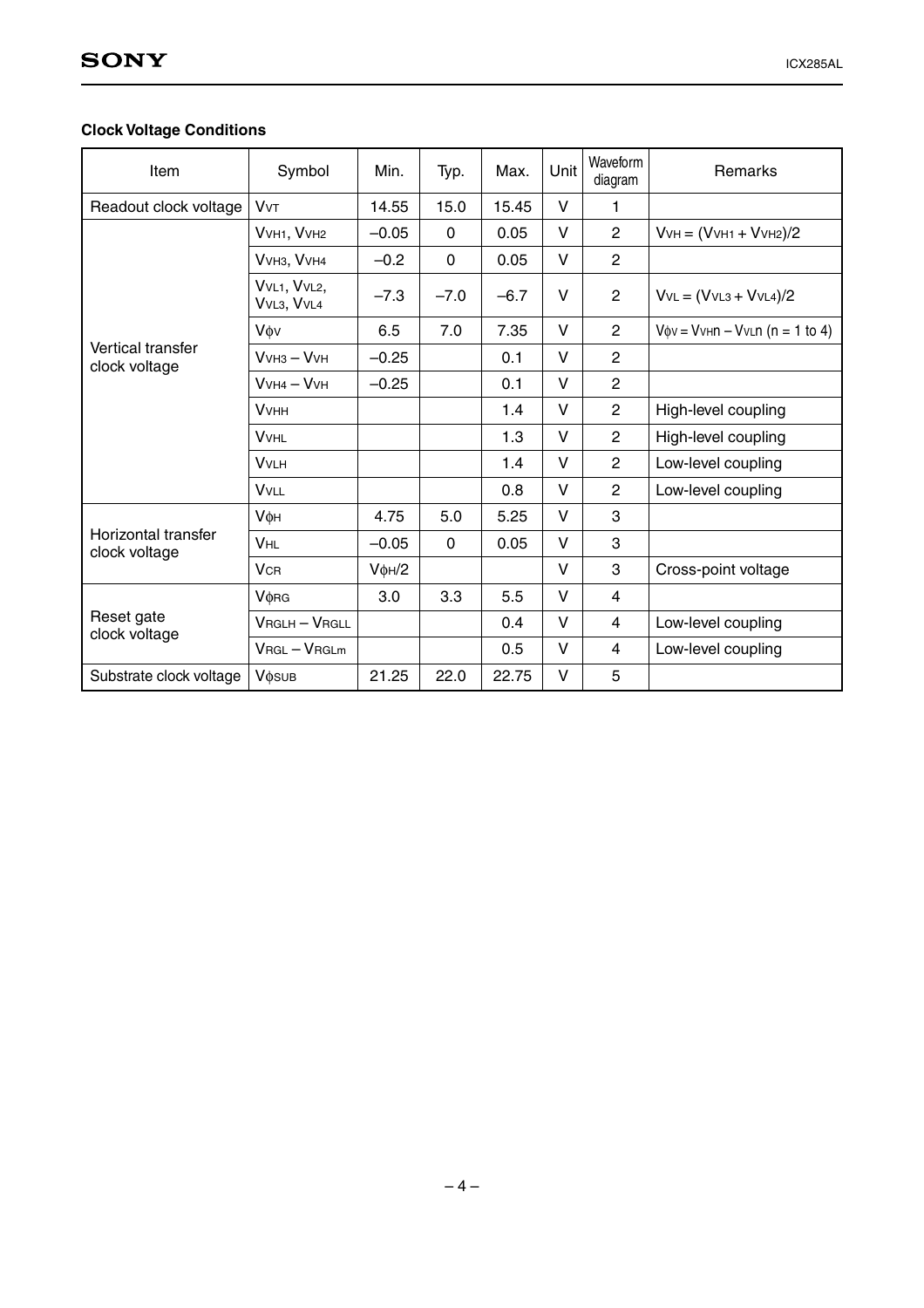#### **Clock Equivalent Circuit Constants**

| Item                                                  | Symbol                                   | Min. | Typ.  | Max. |    | Unit   Remarks |
|-------------------------------------------------------|------------------------------------------|------|-------|------|----|----------------|
|                                                       | $C$ $\phi$ V <sub>1</sub>                |      | 5600  |      | pF |                |
|                                                       | $C$ $\phi$ V <sub>2</sub> A              |      | 6800  |      | pF |                |
| Capacitance between vertical transfer clock and GND   | $C$ $\phi$ $v$ 2B                        |      | 22000 |      | pF |                |
|                                                       | Сфуз                                     |      | 8200  |      | pF |                |
|                                                       | $C$ $OVA$                                |      | 22000 |      | pF |                |
|                                                       | $C$ $\phi$ V <sub>12A</sub>              |      | 150   |      | pF |                |
|                                                       | $C$ $\phi$ V <sub>12B</sub>              |      | 390   |      | pF |                |
|                                                       | $C$ $\phi$ V <sub>2</sub> A <sub>3</sub> |      | 270   |      | pF |                |
| Capacitance between vertical transfer clocks          | $C$ $\phi$ V <sub>2B3</sub>              |      | 470   |      | pF |                |
|                                                       | $C$ $\phi$ V <sub>14</sub>               |      | 2200  |      | pF |                |
|                                                       | $C$ $\phi$ V34                           |      | 330   |      | pF |                |
|                                                       | $C$ $O$ $V$ $2A4$                        |      | 390   |      | pF |                |
|                                                       | $C$ $\phi$ V <sub>2B4</sub>              |      | 560   |      | pF |                |
|                                                       | Сфн1                                     |      | 47    |      | pF |                |
| Capacitance between horizontal transfer clock and GND | $C$ $\phi$ H <sub>2</sub>                |      | 39    |      | pF |                |
| Capacitance between horizontal transfer clocks        | Сфнн                                     |      | 74    |      | pF |                |
| Capacitance between reset gate clock and GND          | $C$ $\phi$ RG                            |      | 4     |      | pF |                |
| Capacitance between substrate clock and GND           | <b>C</b> $\phi$ <sub>SUB</sub>           |      | 1300  |      | pF |                |
|                                                       | R <sub>1</sub> , R <sub>3</sub>          |      | 30    |      | Ω  |                |
| Vertical transfer clock series resistor               | R <sub>2A</sub> , R <sub>2B</sub>        |      | 32    |      | Ω  |                |
|                                                       | R <sub>4</sub>                           |      | 20    |      | Ω  |                |
| Vertical transfer clock ground resistor               | RGND                                     |      | 60    |      | Ω  |                |
| Horizontal transfer clock series resistor             | <b>R</b> фн                              |      | 7.5   |      | Ω  |                |
| Reset gate clock ground resistor                      | $R$ $\phi$ RG                            |      | 24    |      | Ω  |                |







#### **Horizontal transfer clock equivalent circuit**



 $-5-$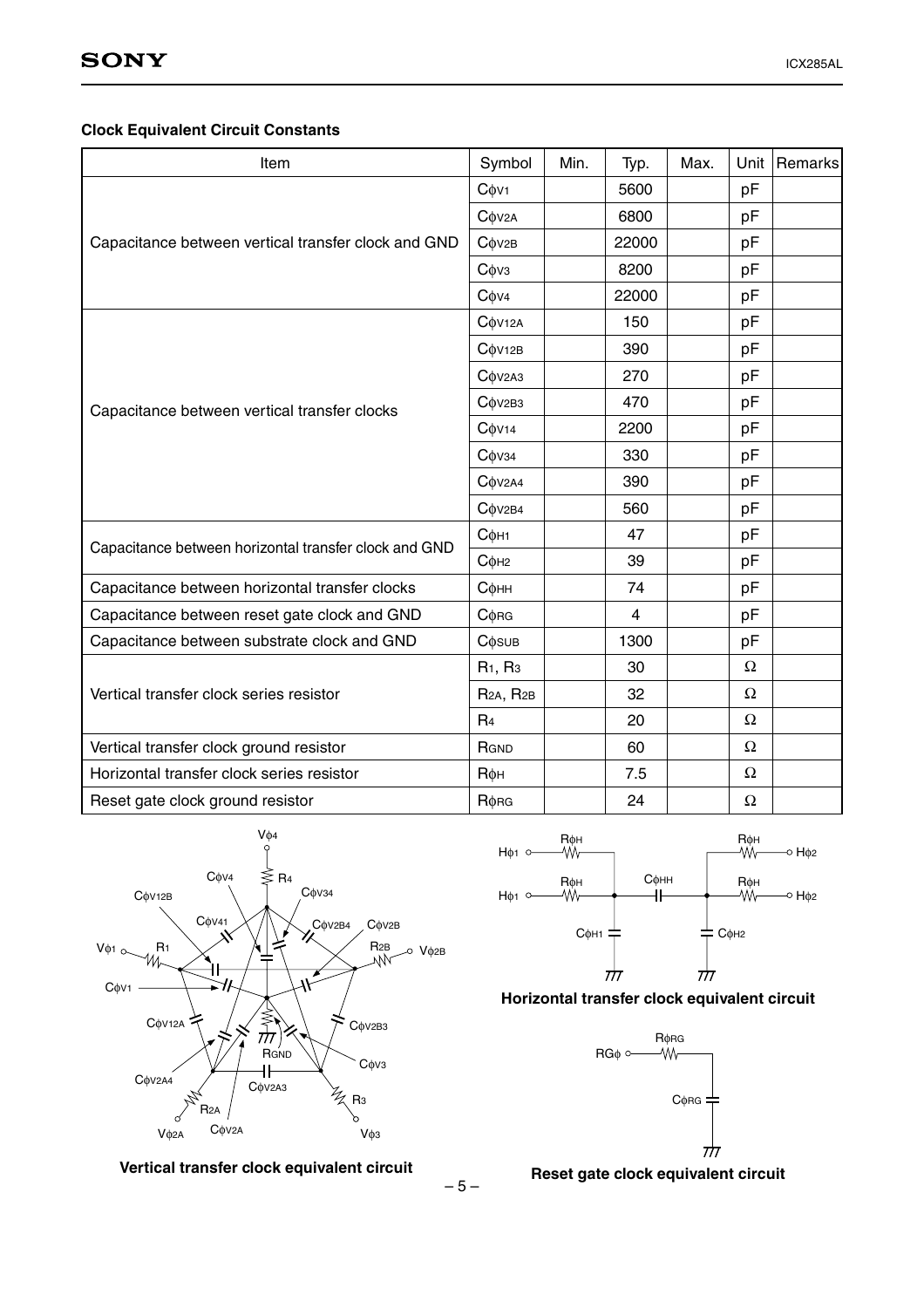#### **Drive Clock Waveform Conditions**

#### **(1) Readout clock waveform**



#### **(2) Vertical transfer clock waveform**



 $V$ VH =  $(V$ VH1 +  $V$ VH2 $)/2$  $VvL = (VvL3 + VvL4)/2$  $V$ φν = V $V$ Hn – V $V$ Ln (n = 1 to 4)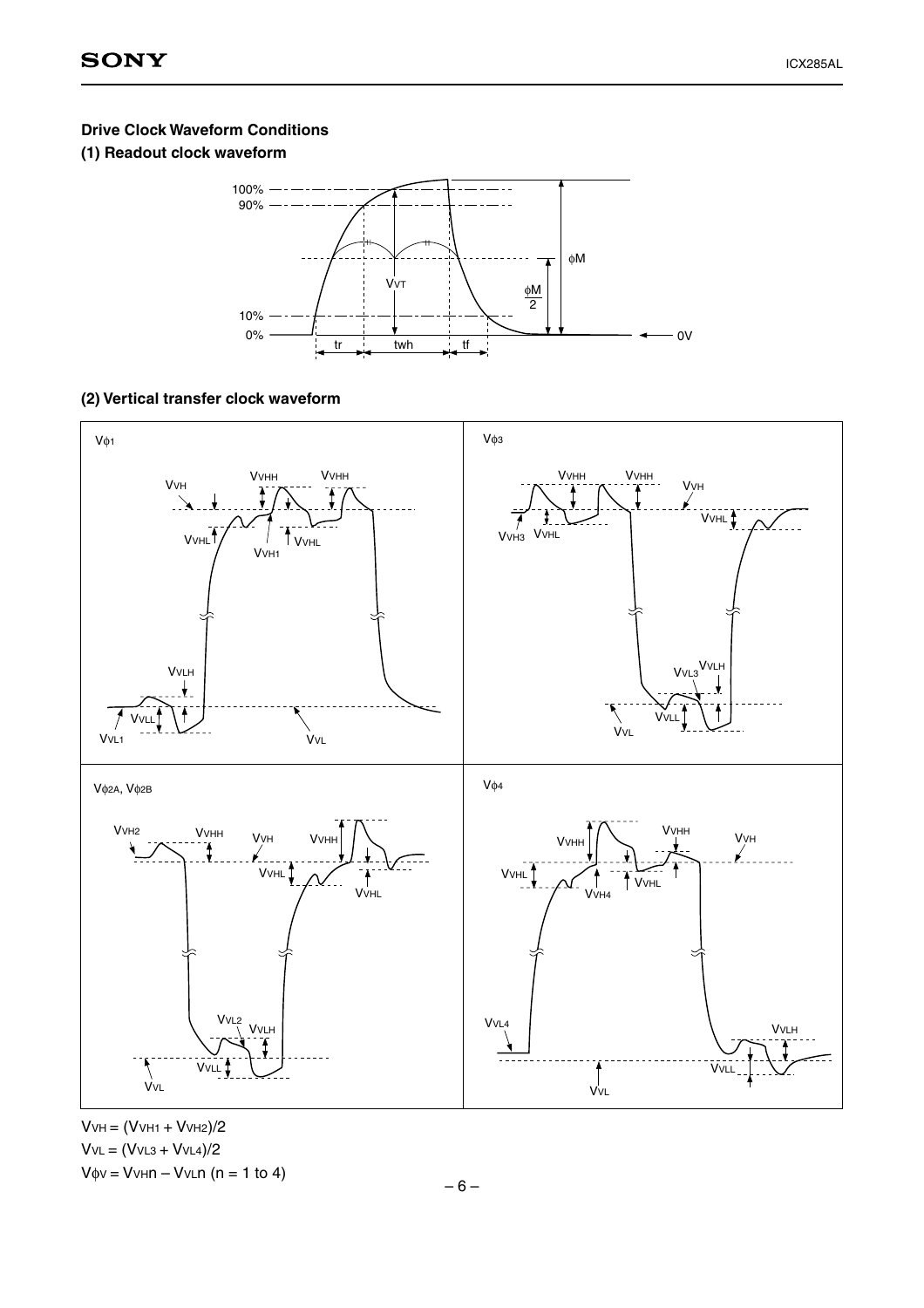#### **(3) Horizontal transfer clock waveform**



Cross-point voltage for the Hφ1 rising side of the horizontal transfer clocks Hφ1 and Hφ2 waveforms is VcR. The overlap period for twh and twl of horizontal transfer clocks  $H_{\phi1}$  and  $H_{\phi2}$  is two.

#### **(4) Reset gate clock waveform**



VRGLH is the maximum value and VRGLL is the minimum value of the coupling waveform during the period from Point A in the above diagram until the rising edge of RG.

In addition, VRGL is the average value of VRGLH and VRGLL.

 $V_{RGL} = (V_{RGLH} + V_{RGLL})/2$ 

Assuming VRGH is the minimum value during the interval twh, then:

 $V$  $\phi$ RG =  $V$ RGH –  $V$ RGL

Negative overshoot level during the falling edge of RG is VRGLm.

#### **(5) Substrate clock waveform**



(A bias generated within the CCD)

 $-7-$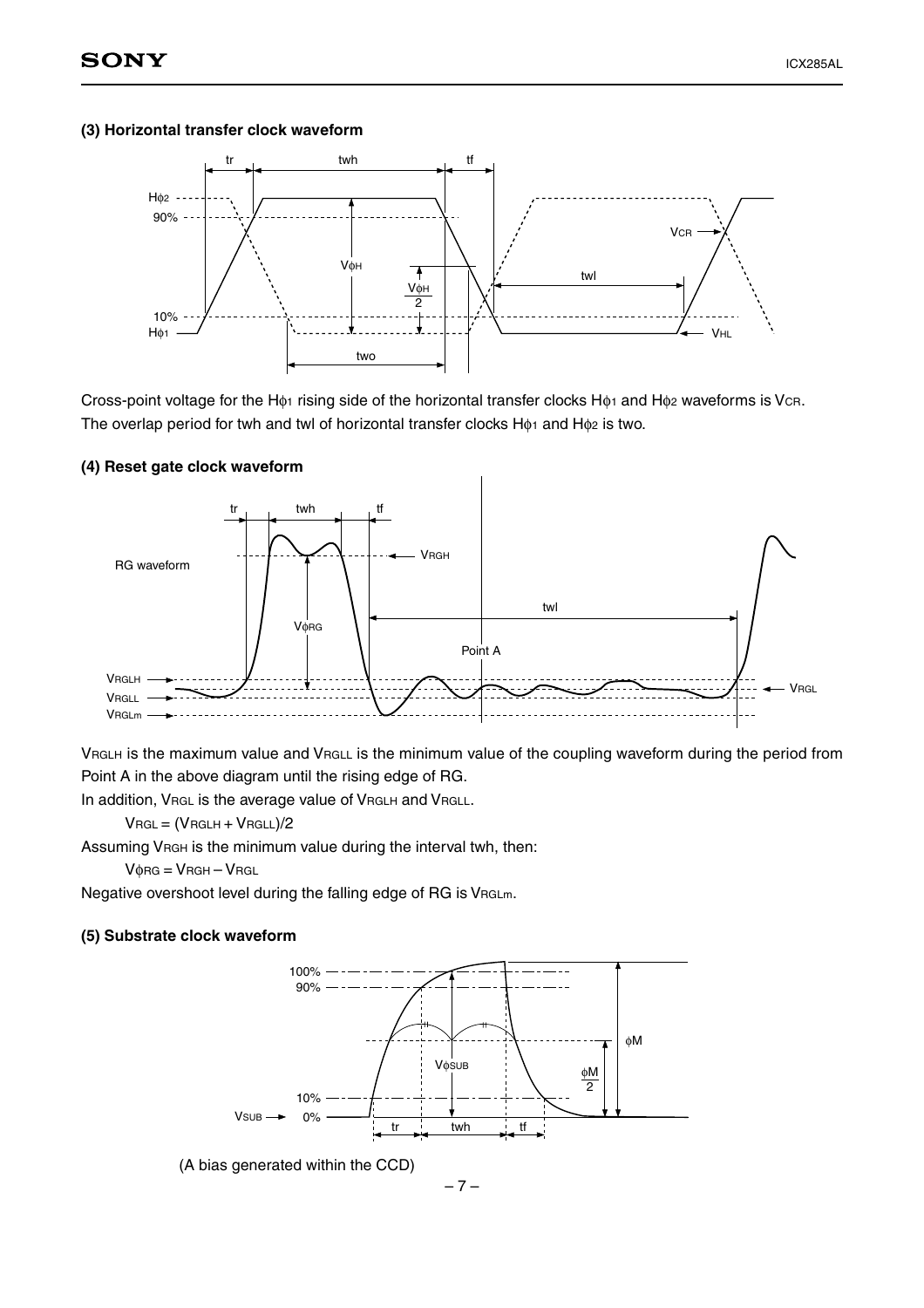| Item                         |                         | Symbol                                                                    |      | twh  |      | twl  |   | tr             |     |    | tf   |                                                        | Unit                | Remarks                       |
|------------------------------|-------------------------|---------------------------------------------------------------------------|------|------|------|------|---|----------------|-----|----|------|--------------------------------------------------------|---------------------|-------------------------------|
|                              |                         |                                                                           | Min. |      |      |      |   |                |     |    |      | Typ. Max. Min. Typ. Max. Min. Typ. Max. Min. Typ. Max. |                     |                               |
|                              | Readout clock           | Vт                                                                        | 2.8  | 3.0  |      |      |   | 0.5            |     |    | 0.5  |                                                        | μs                  | During readout                |
|                              | Vertical transfer clock | $V\phi$ <sub>1</sub> , $V\phi$ <sub>2</sub> ,<br><b>V</b> фз, <b>V</b> ф4 |      |      |      |      |   |                |     | 15 |      | 250                                                    | ns                  | When using<br><b>CXD3400N</b> |
| During imaging               | $H\phi_1$               | 10                                                                        | 12.5 | 10   | 12.5 |      | 5 | 7.5            |     | 5  | 7.5  |                                                        | rf $\ge$ rf $-$ 2ns |                               |
| Horizontal<br>transfer clock |                         | H <sub>¢2</sub>                                                           | 10   | 12.5 | 10   | 12.5 |   | 5              | 7.5 |    | 5    | 7.5                                                    | ns                  |                               |
|                              | During parallel-        | $H\phi_1$                                                                 |      |      |      |      |   | 0.01           |     |    | 0.01 |                                                        | μs                  |                               |
|                              | serial conversion       | H <sub>¢2</sub>                                                           |      |      |      |      |   | 0.01           |     |    | 0.01 |                                                        |                     |                               |
|                              | Reset gate clock        | $\Phi$ RG                                                                 | 4    | 8    |      | 24   |   | $\overline{c}$ |     |    | 2    |                                                        | ns                  |                               |
|                              | Substrate clock         | $\phi$ SUB                                                                | 3.5  | 3.9  |      |      |   |                | 0.5 |    |      | 0.5                                                    | μs                  | During drain<br>charge        |

#### **Clock Switching Characteristics** (Horizontal drive frequency: 28.64 MHz)

| Item                         | Symbol                |                | two |  | Unit | Remarks |  |
|------------------------------|-----------------------|----------------|-----|--|------|---------|--|
|                              |                       | Min. Typ. Max. |     |  |      |         |  |
| Horizontal transfer<br>clock | $H\phi_1$ , $H\phi_2$ | 8              |     |  | ns   |         |  |

#### **Spectral Sensitivity Characteristics** (excludes lens characteristics and light source characteristics)

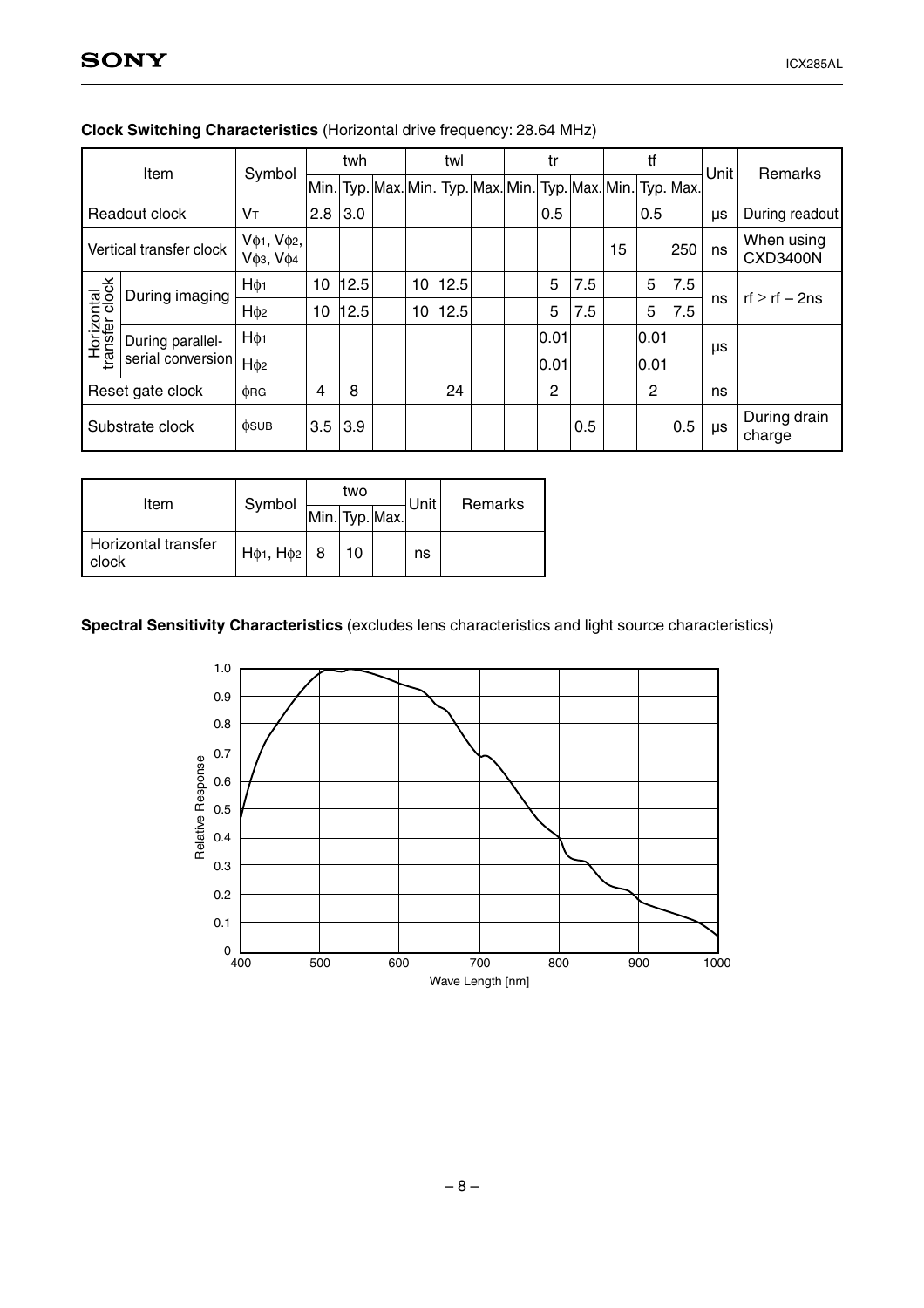$(Ta = 25^{\circ}C)$ 

#### **Image Sensor Characteristics**

| Item                 | Symbol         | Min. | Typ.   | Max.   | Unit | Measurement<br>method | <b>Remarks</b>                               |
|----------------------|----------------|------|--------|--------|------|-----------------------|----------------------------------------------|
| Sensitivity 1        | S <sub>1</sub> | 1040 | 1300   |        | mV   | 1                     | 1/30 s accumulation                          |
| Sensitivity 2        | S <sub>2</sub> |      | 4000   |        | mV   | 2                     | 1/30 s accumulation                          |
| Saturation signal    | Vsat           | 850  |        |        | mV   | 3                     | $Ta = 60^{\circ}C$                           |
| Smear                |                |      | $-110$ | $-100$ | dB   | 4                     | Progressive scan mode                        |
|                      | Sm             |      | $-98$  | $-88$  |      |                       | High frame rate readout mode                 |
|                      | <b>SH</b>      |      |        | 20     | $\%$ | 5                     | Zone 0 and I                                 |
| Video signal shading |                |      |        | 25     |      |                       | Zone 0 to II'                                |
| Dark signal          | Vdt            |      |        | 11     | mV   | 6                     | Ta = $60^{\circ}$ C, 15 frame/s              |
| Dark signal shading  | $\Delta Vdt$   |      |        | 4      | mV   | 7                     | Ta = $60^{\circ}$ C, 15 frame/s, $1^{\circ}$ |
| Lag                  | Lag            |      |        | 0.5    | $\%$ | 8                     |                                              |

**\*1** Excludes vertical dark signal shading caused by vertical register high-speed transfer.

#### **Zone Definition of Video Signal Shading**



#### **Measurement System**



Note) Adjust the amplifier gain so that the gain between [\*A] and [\*B] equals 1.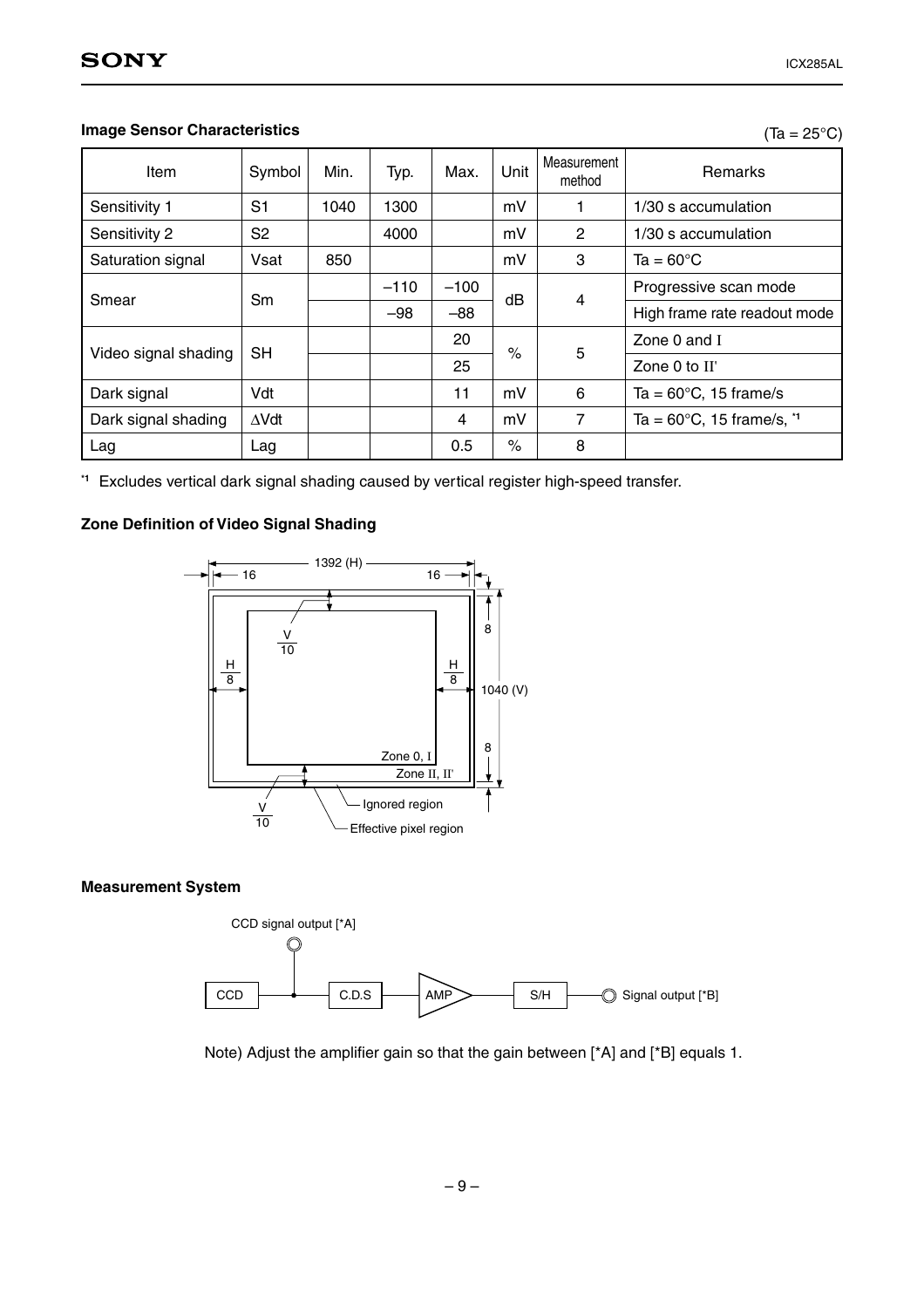#### **Image Sensor Characteristics Measurement Method**

#### **• Readout modes**

The diagram below shows the output methods for the following two readout modes.



Note) Blacked out portions in the diagram indicate pixels which are not read out. Output starts from line 1 in high frame rate readout mode.

1. Progressive scan mode

In this mode, all pixel signals are output in non-interlace format in 1/15 s. All pixel signals within the same exposure period are read out simultaneously, making this mode suitable for high resolution image capturing.

2. High frame rate readout mode

All effective areas are scanned in approximately 1/60 s by reading out two out of eight lines (1st and 4th lines, 9th and 12th lines, and so on). The vertical resolution is approximately 256 TV-lines. This readout mode emphasizes processing speed over vertical resolution.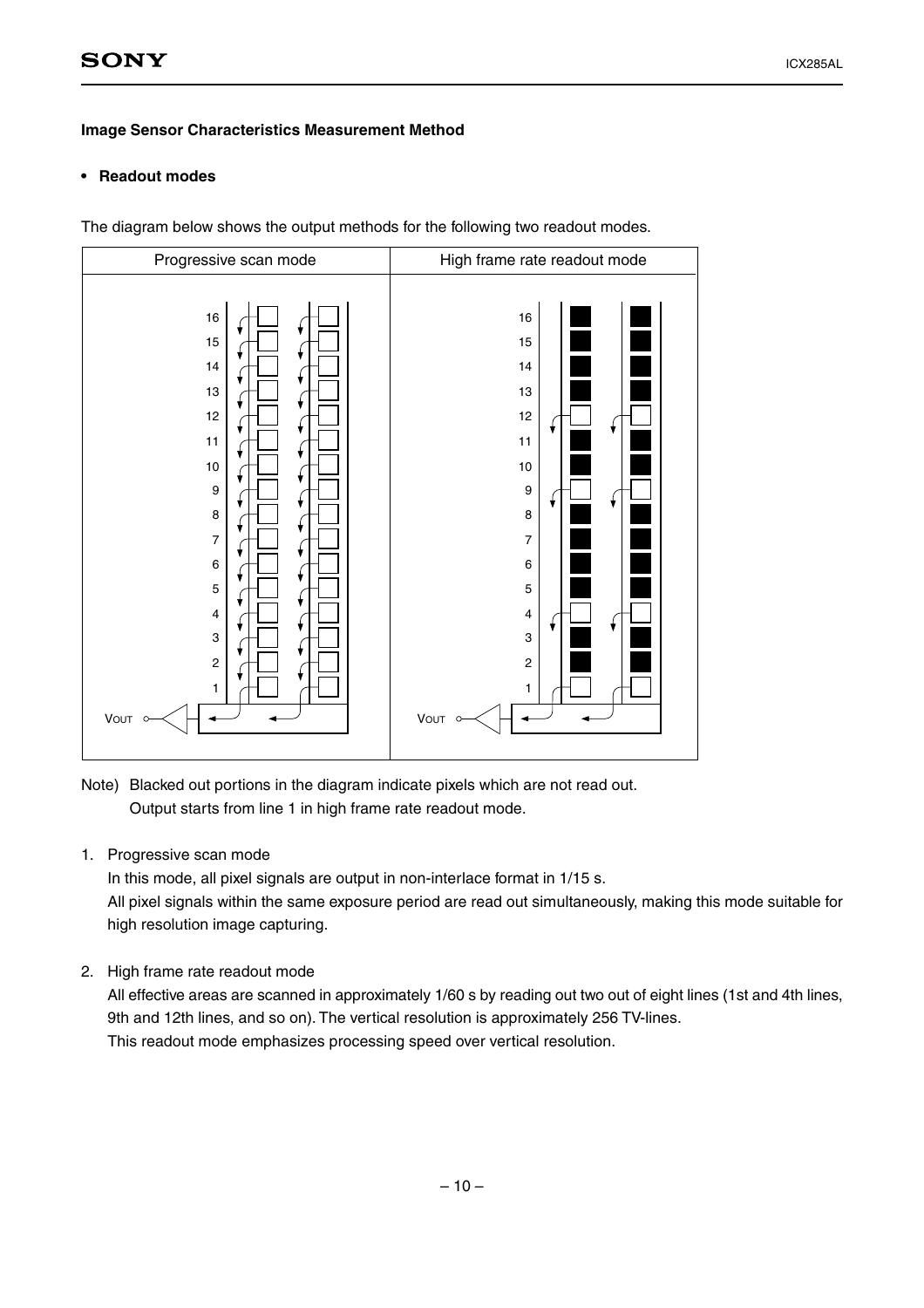#### **• Measurement conditions**

- (1) In the following measurements, the substrate voltage is set to the value indicated on the device, and the device drive conditions are at the typical values of the progressive scan mode, bias and clock voltage conditions.
- (2) In the following measurements, spot blemishes are excluded and, unless otherwise specified, the optical black level (OB) is used as the reference for the signal output, which is taken as the value measured at point [\*B] of the measurement system.

#### **• Definition of standard imaging conditions**

(1) Standard imaging condition I:

Use a pattern box (luminance: 706 cd/m<sup>2</sup>, color temperature of 3200K halogen source) as a subject. (Pattern for evaluation is not applicable.) Use a testing standard lens with CM500S ( $t = 1.0$  mm) as an IR cut filter and image at F8. The luminous intensity to the sensor receiving surface at this point is defined as the standard sensitivity testing luminous intensity.

(2) Standard imaging condition II:

This indicates the standard imaging condition I with the IR cut filter removed.

(3) Standard imaging condition III:

Image a light source (color temperature of 3200K) with a uniformity of brightness within 2% at all angles. Use a testing standard lens with CM500S ( $t = 1.0$  mm) as an IR cut filter. The luminous intensity is adjusted to the value indicated in each testing item by the lens diaphragm.

1. Sensitivity 1

Set to standard imaging condition I. After selecting the electronic shutter mode with a shutter speed of 1/100 s, measure the signal output (Vs1) at the center of the screen, and substitute the value into the following formula.

$$
S_1 = Vs_1 \times \frac{100}{30} [mV]
$$

2. Sensitivity 2

Set to standard imaging condition II. After selecting the electronic shutter mode with a shutter speed of 1/500 s, measure the signal output (Vs2) at the center of the screen, and substitute the value into the following formula.

$$
S_2 = V_{S2} \times \frac{500}{30} \, [\text{mV}]
$$

3. Saturation signal

Set to standard imaging condition III. After adjusting the luminous intensity to 20 times the intensity with the average value of the signal output, 200 mV, measure the minimum value of the signal output.

4. Smear

Set to standard imaging condition III. With the lens diaphragm at F5.6 to F8, first adjust the luminous intensity to 500 times the intensity with the average value of signal output, 200 mV. Then after the readout clock is stopped and the charge drain is executed by the electronic shutter at the respective H blankings, measure the maximum value (Vsm [mV]) of the signal output and substitute the value into the following formula.

$$
Sm = 20 \times \log \left( \frac{Vsm}{200} \times \frac{1}{500} \times \frac{1}{10} \right) [dB] (1/10 V method conversion value)
$$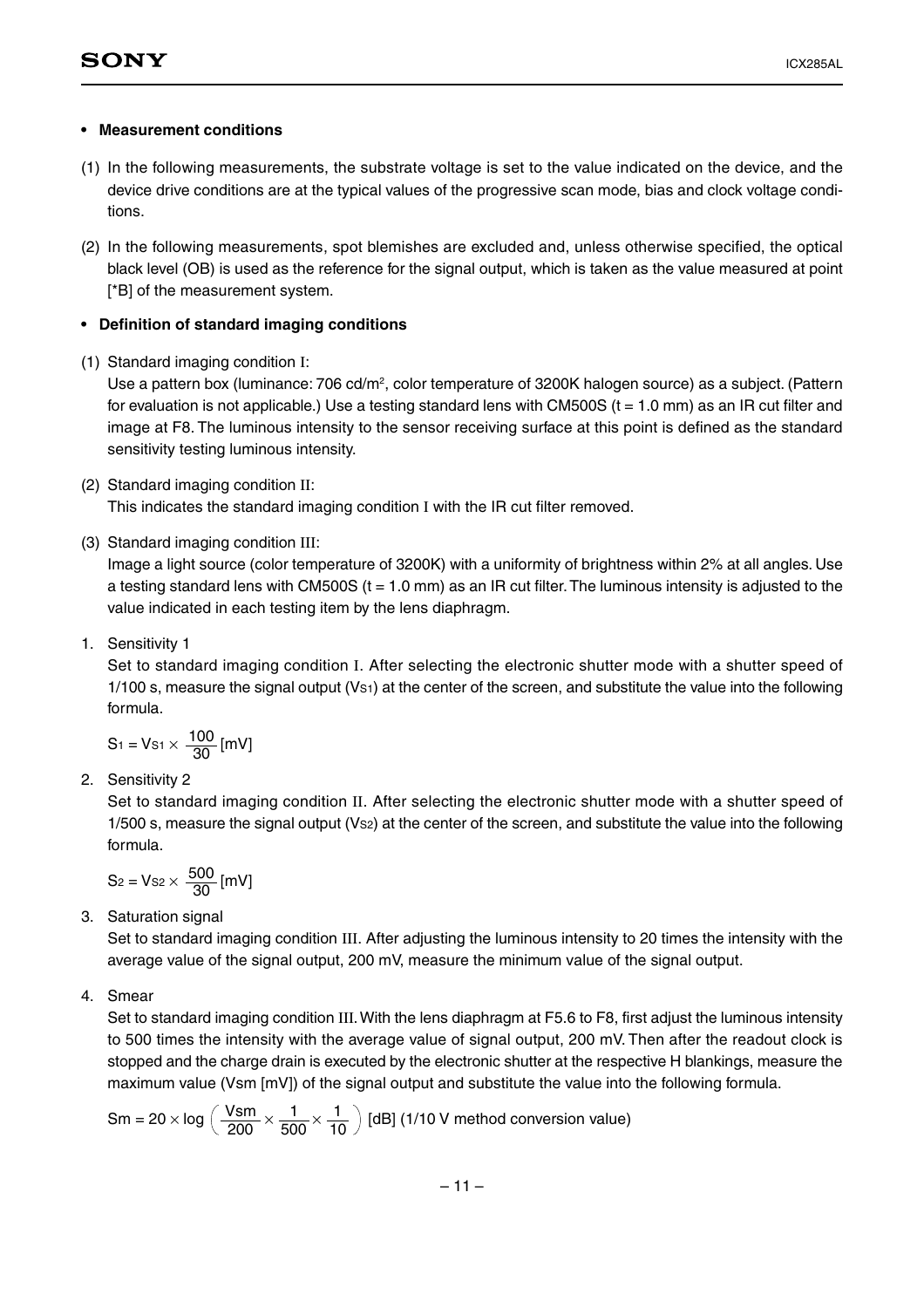5. Video signal shading

Set to standard imaging condition III. With the lens diaphragm at F5.6 to F8, adjust the luminous intensity so that the average value of the signal output is 200 mV. Then measure the maximum (Vmax [mV]) and minimum (Vmin [mV]) values of the signal output and substitute the values into the following formula.

 $SH = (Vmax - Vmin)/200 \times 100$  [%]

6. Dark signal

Measure the average value of the signal output (Vdt [mV]) with the device ambient temperature 60°C and the device in the light-obstructed state, using the horizontal idle transfer level as a reference.

7. Dark signal shading

After measuring 6, measure the maximum (Vdmax [mV]) and minimum (Vdmin [mV]) values of the dark signal output and substitute the values into the following formula.

∆Vdt = Vdmax – Vdmin [mV]

8. Lag

Adjust the signal output generated by strobe light to 200 mV. After setting the strobe light so that it strobes with the following timing, measure the residual signal (Vlag). Substitute the value into the following formula.

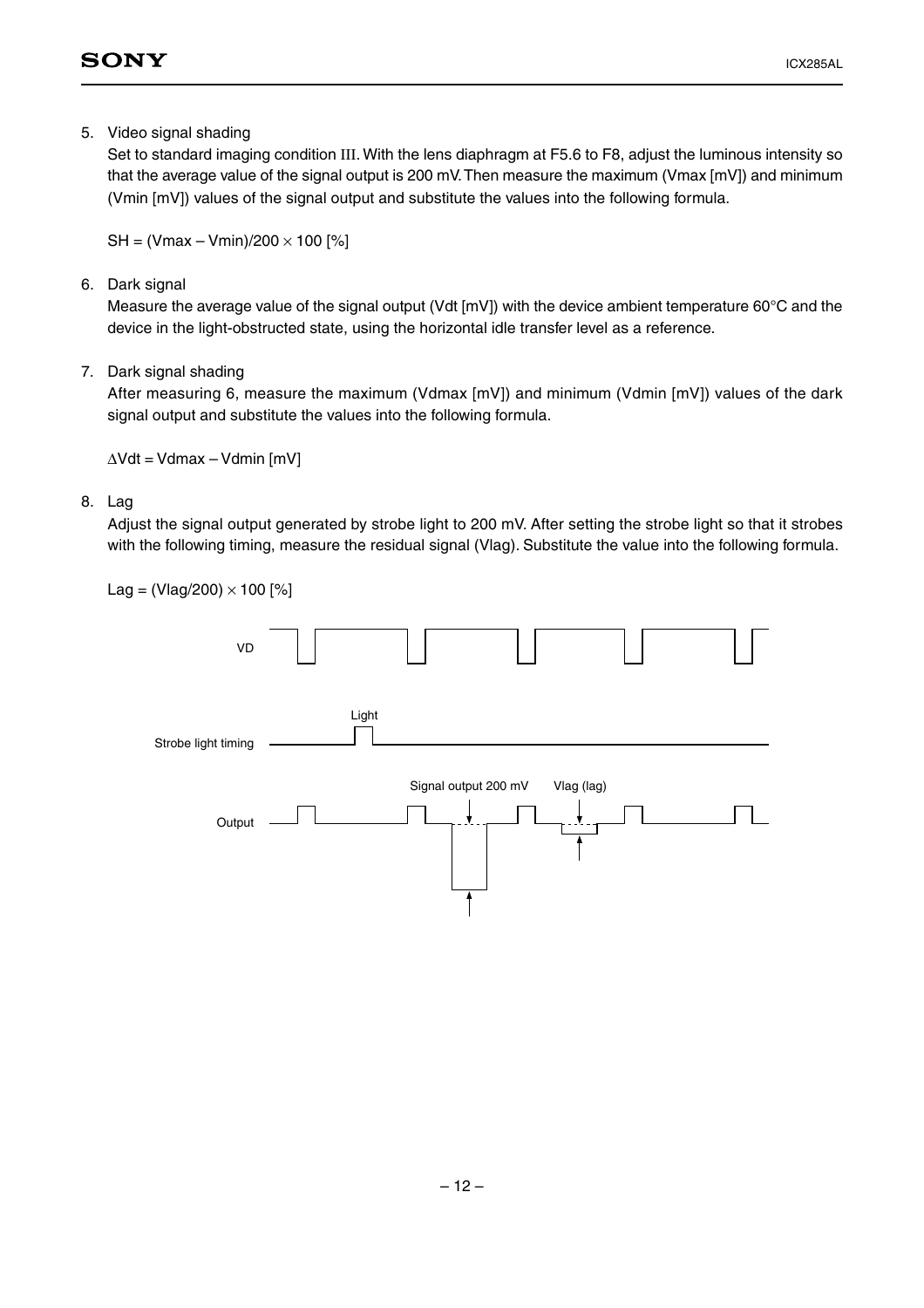**Drive Circuit**

**Drive Circuit** 

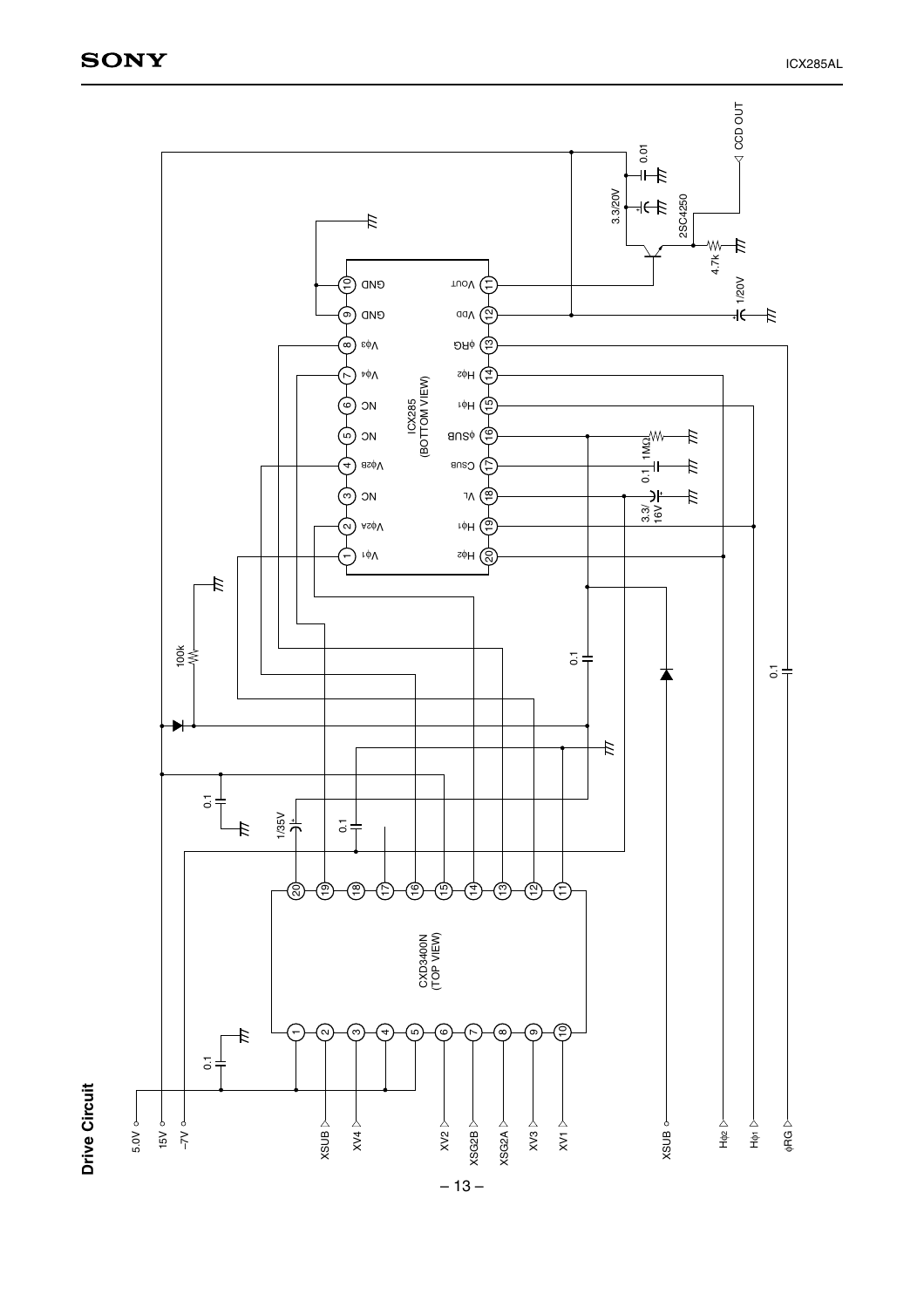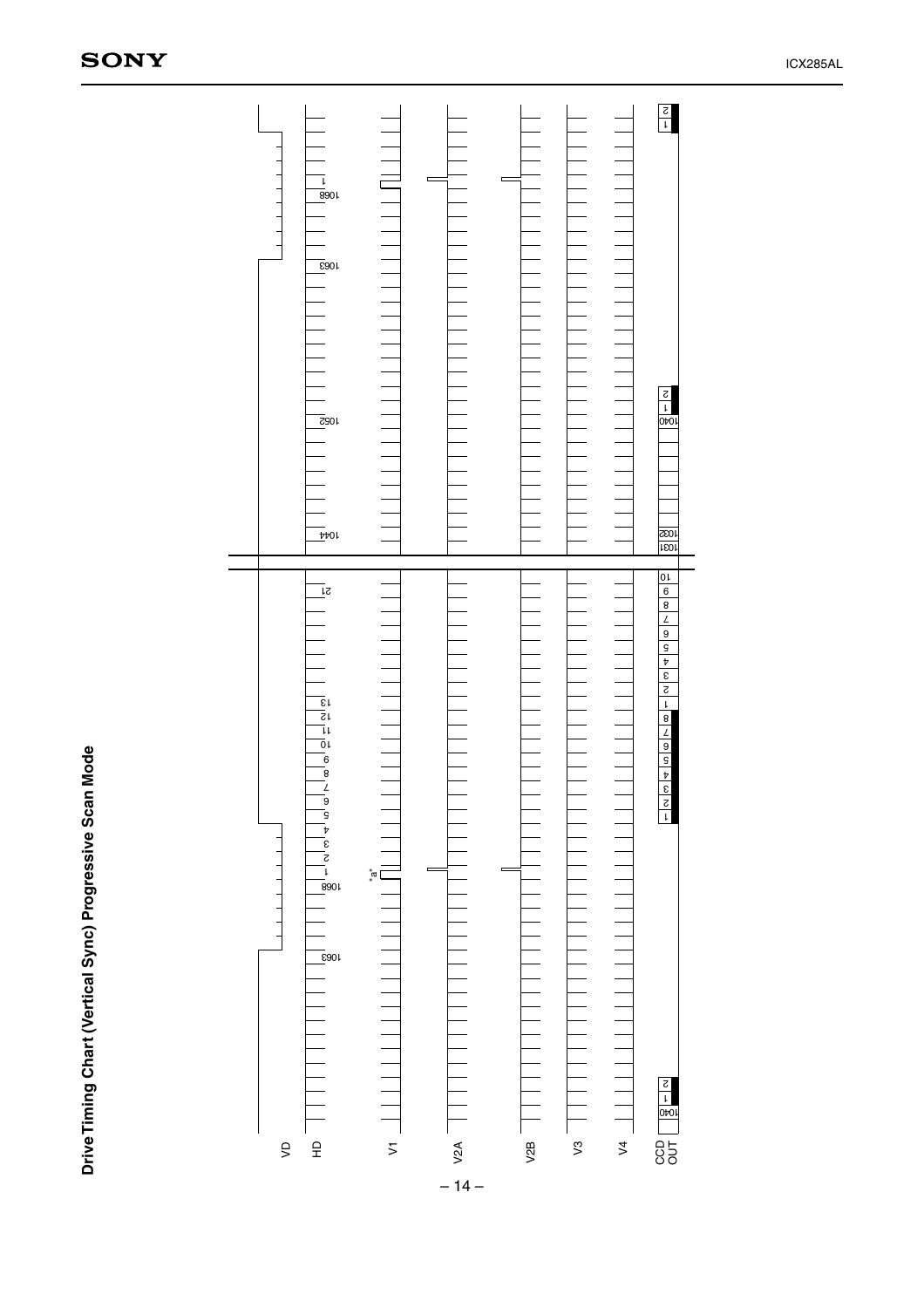

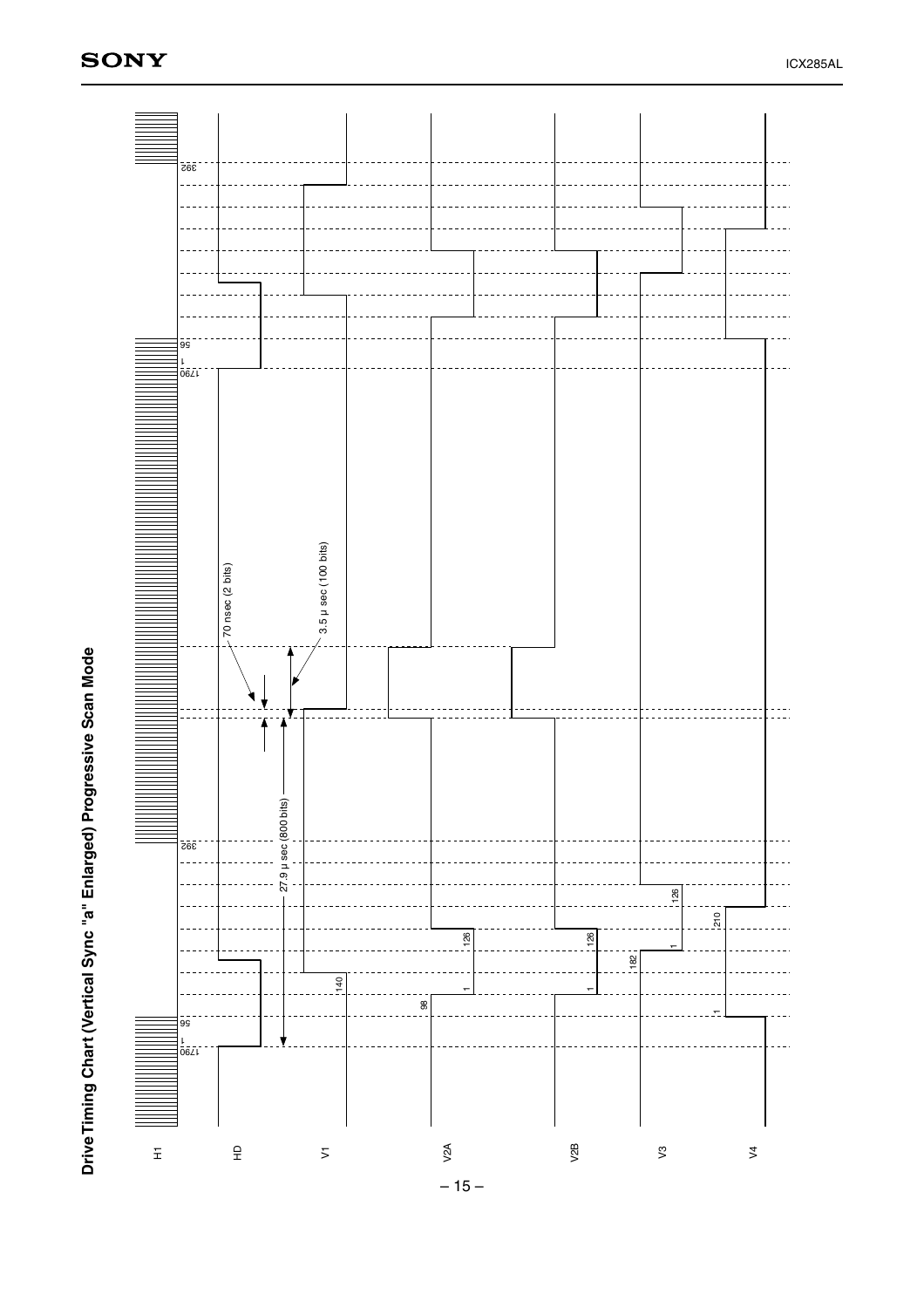

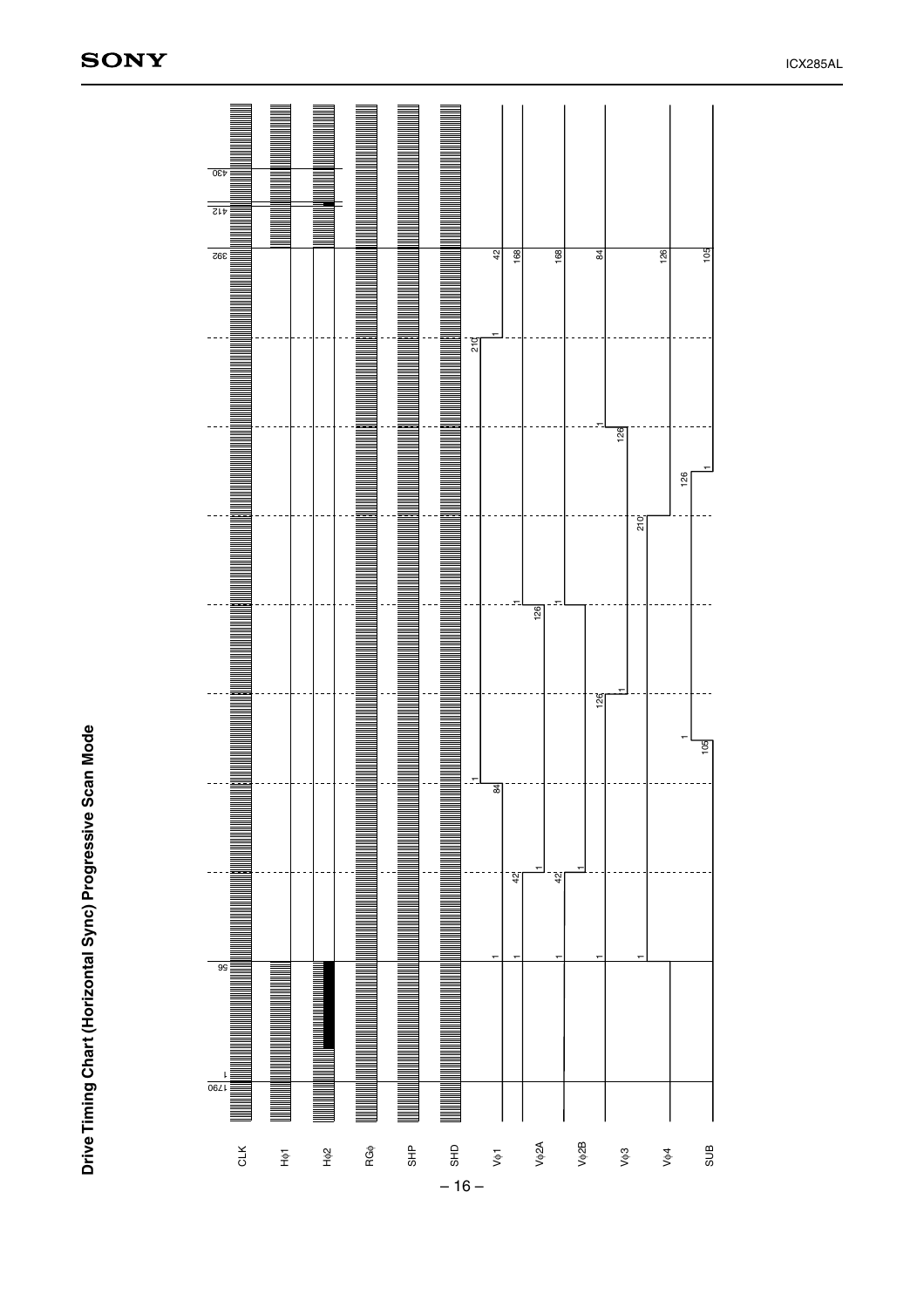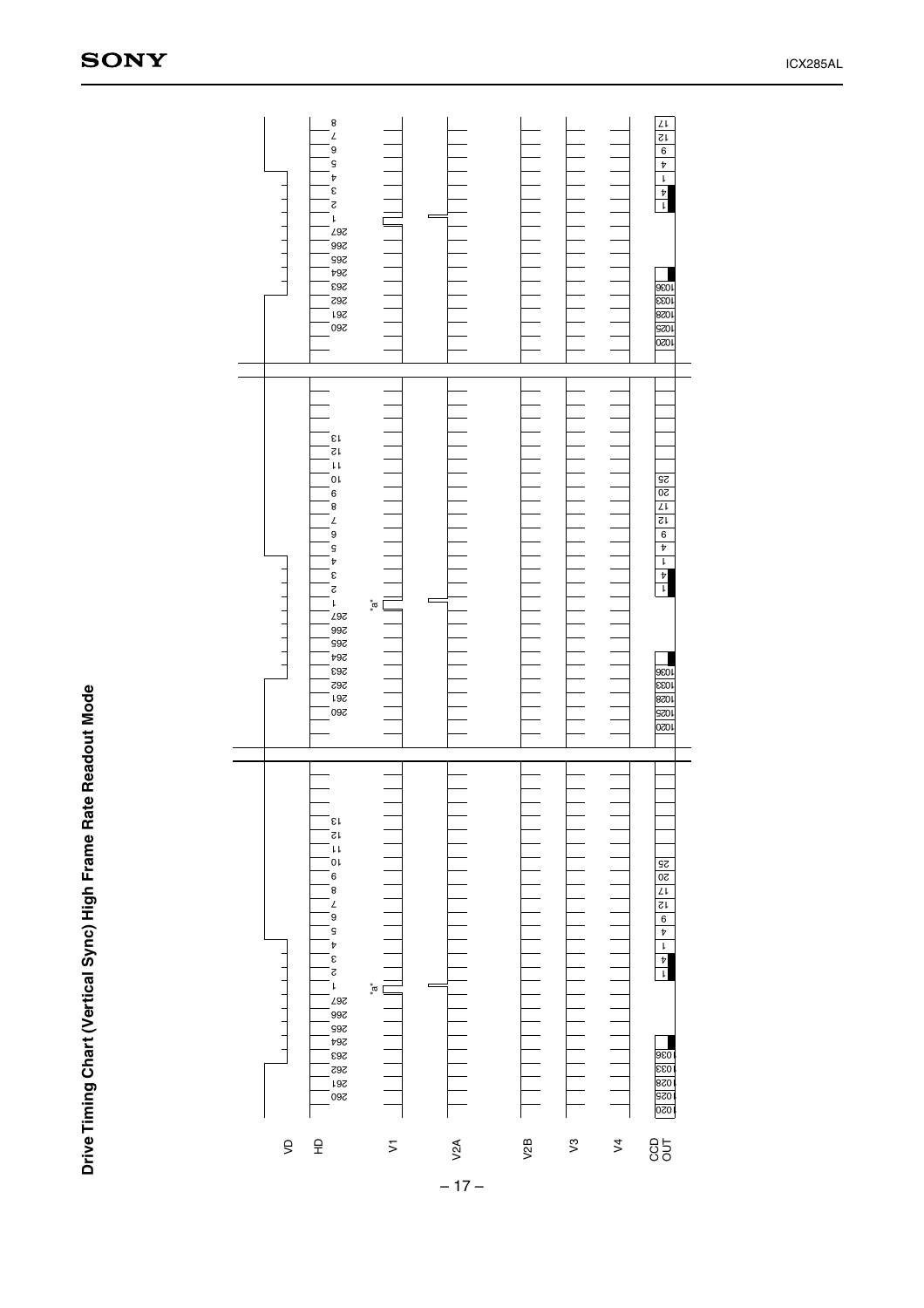

Drive Timing Chart (Vertical Sync "a" Enlarged) High Frame Rate Readout Mode **Drive Timing Chart (Vertical Sync "a" Enlarged) High Frame Rate Readout Mode**

– 18 –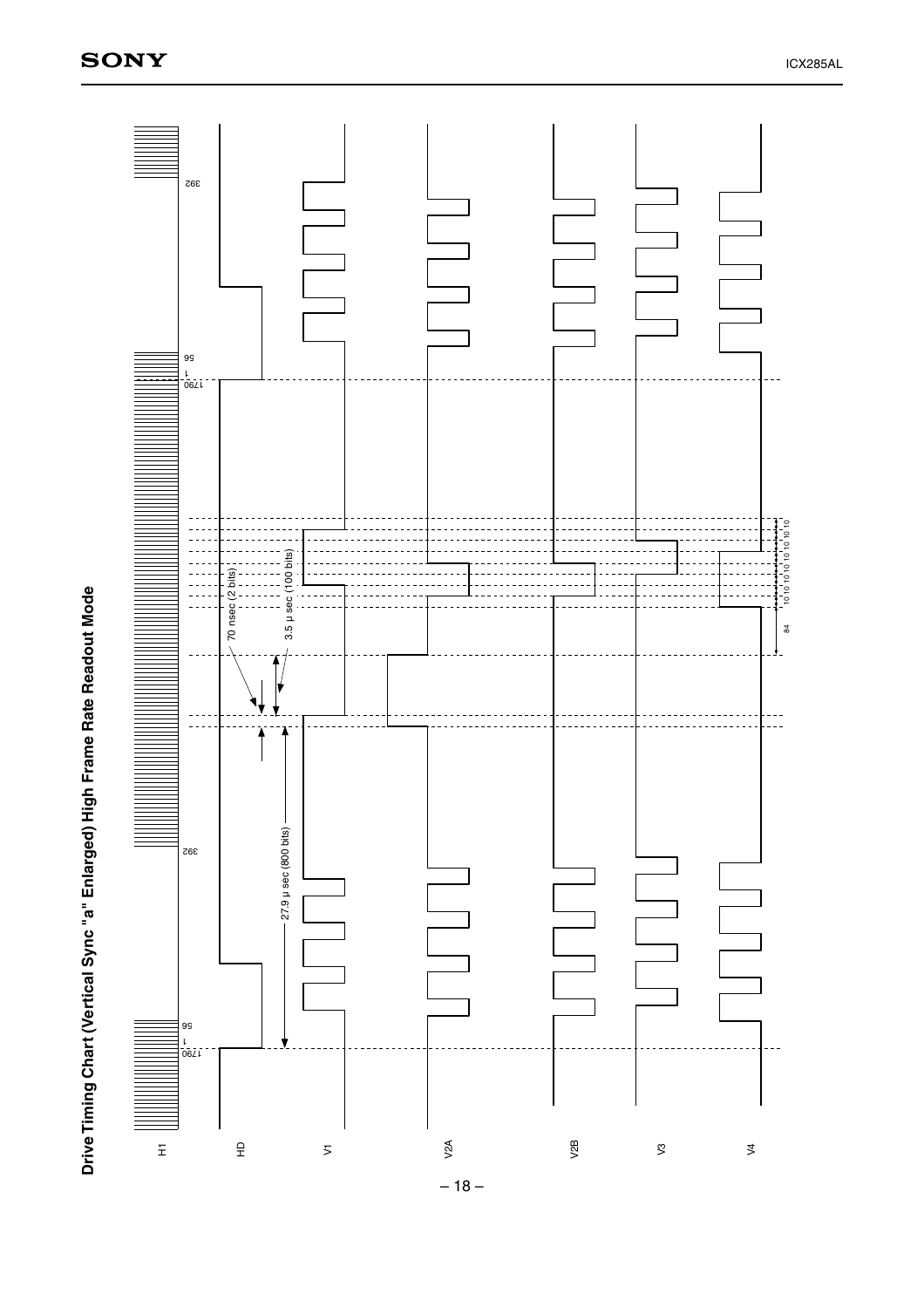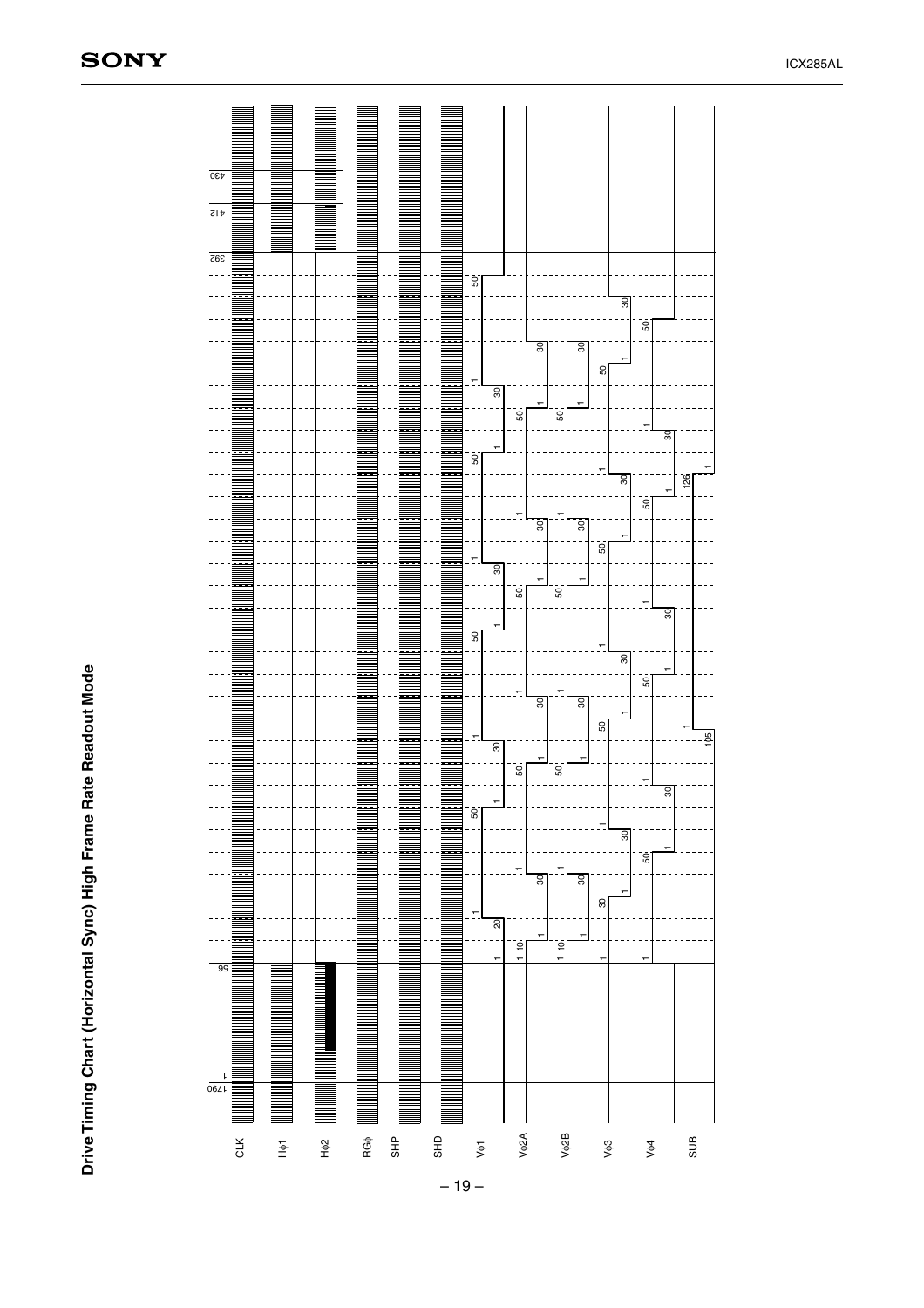#### **Notes on Handling**

1) Static charge prevention

CCD image sensors are easily damaged by static discharge. Before handling be sure to take the following protective measures.

- a) Either handle bare handed or use non-chargeable gloves, clothes or material. Also use conductive shoes.
- b) When handling directly use an earth band.
- c) Install a conductive mat on the floor or working table to prevent the generation of static electricity.
- d) Ionized air is recommended for discharge when handling CCD image sensor.
- e) For the shipment of mounted substrates, use boxes treated for the prevention of static charges.
- 2) Soldering
	- a) Make sure the package temperature does not exceed 80°C.
	- b) Solder dipping in a mounting furnace causes damage to the glass and other defects. Use a ground 30W soldering iron and solder each pin in less than 2 seconds. For repairs and remount, cool sufficiently.
	- c) To dismount an image sensor, do not use a solder suction equipment. When using an electric desoldering tool, use a thermal controller of the zero cross On/Off type and connect it to ground.
- 3) Dust and dirt protection

Image sensors are packed and delivered by taking care of protecting its glass plates from harmful dust and dirt. Clean glass plates with the following operation as required, and use them.

- a) Perform all assembly operations in a clean room (class 1000 or less).
- b) Do not either touch glass plates by hand or have any object come in contact with glass surfaces. Should dirt stick to a glass surface, blow it off with an air blower. (For dirt stuck through static electricity ionized air is recommended.)
- c) Clean with a cotton bud and ethyl alcohol if the grease stained. Be careful not to scratch the glass.
- d) Keep in a case to protect from dust and dirt. To prevent dew condensation, preheat or precool when moving to a room with great temperature differences.
- e) When a protective tape is applied before shipping, just before use remove the tape applied for electrostatic protection. Do not reuse the tape.
- 4) Do not expose to strong light (sun rays) for long periods. For continuous using under cruel condition exceeding the normal using condition, consult our company.
- 5) Exposure to high temperature or humidity will affect the characteristics. Accordingly avoid storage or usage in such conditions.
- 6) CCD image sensors are precise optical equipment that should not be subject to too much mechanical shocks.